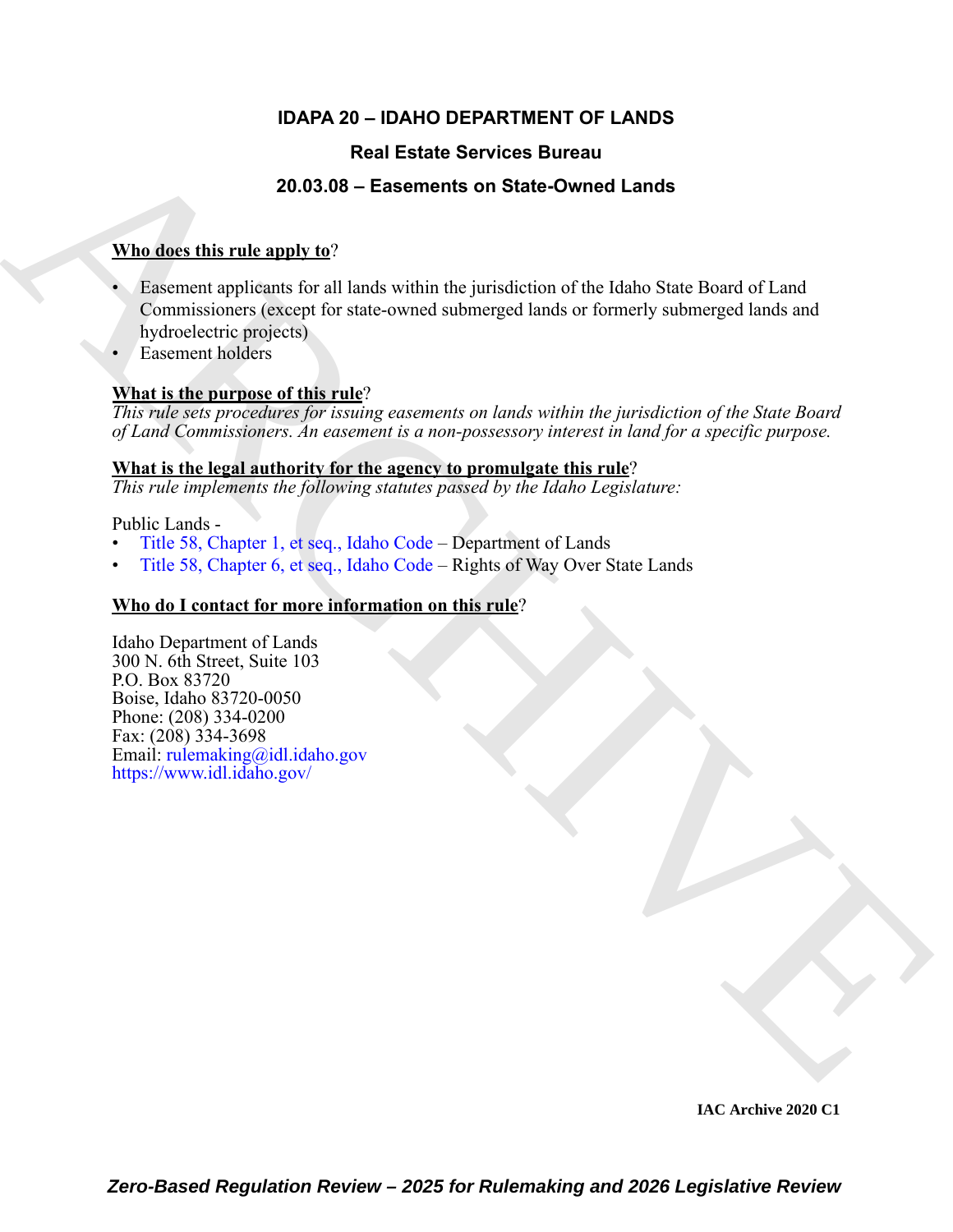# **Table of Contents**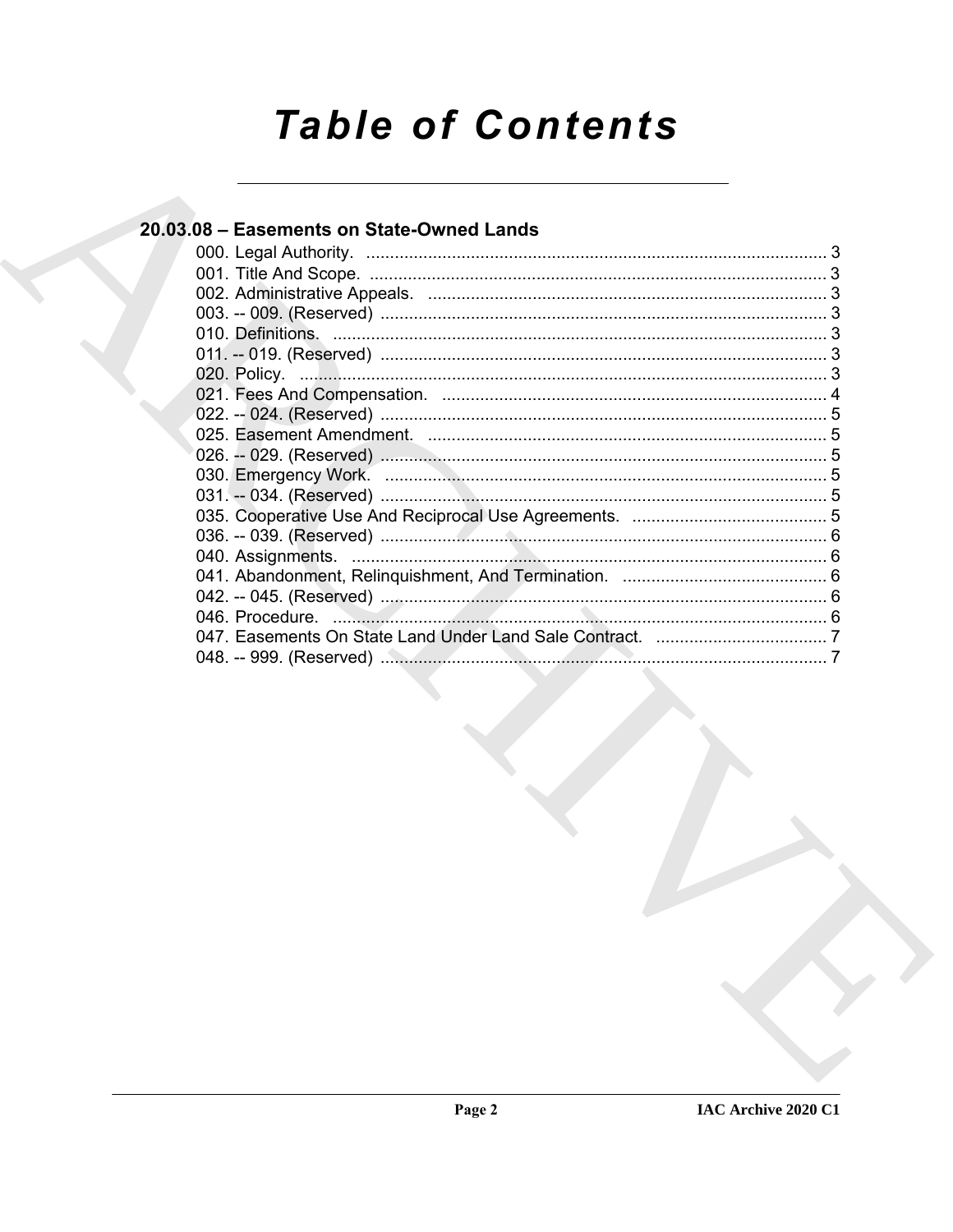#### **20.03.08 – EASEMENTS ON STATE-OWNED LANDS**

#### <span id="page-2-19"></span><span id="page-2-1"></span><span id="page-2-0"></span>**000. LEGAL AUTHORITY.**

These rules are promulgated pursuant to and are to be construed in a manner consistent with the duties and responsibilities of the Idaho State Board of Land Commissioners as set forth in Idaho Code Title 58, Chapters 1 and 6, and Article IX, Sections 7 and 8 of the Idaho Constitution. (3-20-20) 6, and Article IX, Sections 7 and 8 of the Idaho Constitution.

#### <span id="page-2-2"></span>**001. TITLE AND SCOPE.**

<span id="page-2-22"></span>**01. Title**. These rules are titled IDAPA 20.03.08, "Easements on State-Owned Lands." (3-20-20)T

**02. Scope**. These rules set forth procedures concerning the issuance of easements on all lands within the jurisdiction of the Idaho State Board of Land Commissioners except for state-owned submerged lands and formerly submerged lands. Further, these rules do not apply to easements for hydroelectric projects. (3-20-20)T

<span id="page-2-8"></span>**03. Valid Existing Rights**. These rules are not be construed as affecting any valid existing rights.  $(3-20-20)T$ 

#### <span id="page-2-3"></span>**002. ADMINISTRATIVE APPEALS.**

An applicant aggrieved by a decision of the Director under these rules may request a hearing before the Board, but must do so within thirty (30) days after receipt of written notice of the Director's decision. (3-20-20)T must do so within thirty  $(30)$  days after receipt of written notice of the Director's decision.

#### <span id="page-2-4"></span>**003. -- 009. (RESERVED)**

#### <span id="page-2-9"></span><span id="page-2-5"></span>**010. DEFINITIONS.**

<span id="page-2-10"></span>**01. Board**. The Idaho State Board of Land Commissioners or such representative as may be designated by the Board.

**02. Damage or Impairment of Rights to the Remainder of the Property**. The diminution of the alue of the remainder area, in the case of a partial taking. (3-20-20) market value of the remainder area, in the case of a partial taking.

<span id="page-2-14"></span><span id="page-2-13"></span><span id="page-2-12"></span><span id="page-2-11"></span>**03. Department**. The Idaho Department of Lands. (3-20-20)T

**04.** Director. The Director of the Department of Lands or such representative as may be designated by the Director. (3-20-20) the Director. (3-20-20)T

**05. Easement**. A non-possessory interest in land for a specific purpose. Such interest may be limited to ed term. (3-20-20) a specified term.

<span id="page-2-16"></span><span id="page-2-15"></span>**06. Endowment Lands**. Land grants made to the state of Idaho by the Congress of the United States, or real property subsequently acquired through land exchange or purchase, for the sole use and benefit of the public schools and certain other institutions of the state, comprising nine (9) grants altogether. (3-20-20)T schools and certain other institutions of the state, comprising nine (9) grants altogether.

Hence Advanced Internal Controller Controller Controller Controller (1998). Controller Controller Controller Controller Controller Controller Controller Controller Controller Controller (2002)<br>
(i) THE Theorem Section Con **Market Value**. The most probable price at a specified date, in cash, or on terms reasonably equivalent to cash, for which the property should bring in a competitive and open market under all conditions requisite to a fair sale, the buyer and seller each acting prudently and knowledgeably, and assuming the price is not affected by undue stimulus. (3-20-20)T

<span id="page-2-17"></span>**08. State-Owned Lands**. All lands within the jurisdiction of the Idaho State Board of Land Commissioners except for state-owned submerged lands or formerly submerged lands. (3-20-20)T

<span id="page-2-18"></span>**09. Temporary Permit**. An instrument authorizing a specific use on state land usually issued for five or less, but that may be issued for up to ten (10) years. (3-20-20)  $(5)$  years or less, but that may be issued for up to ten  $(10)$  years.

#### <span id="page-2-6"></span>**011. -- 019. (RESERVED)**

#### <span id="page-2-20"></span><span id="page-2-7"></span>**020. POLICY.**

<span id="page-2-21"></span>**Easements Required.** Easements are required for all rights-of-way of a permanent nature over state-owned land. Easements will not be granted when temporary permits will serve the required purpose or when a lease is appropriate. (3-20-20)T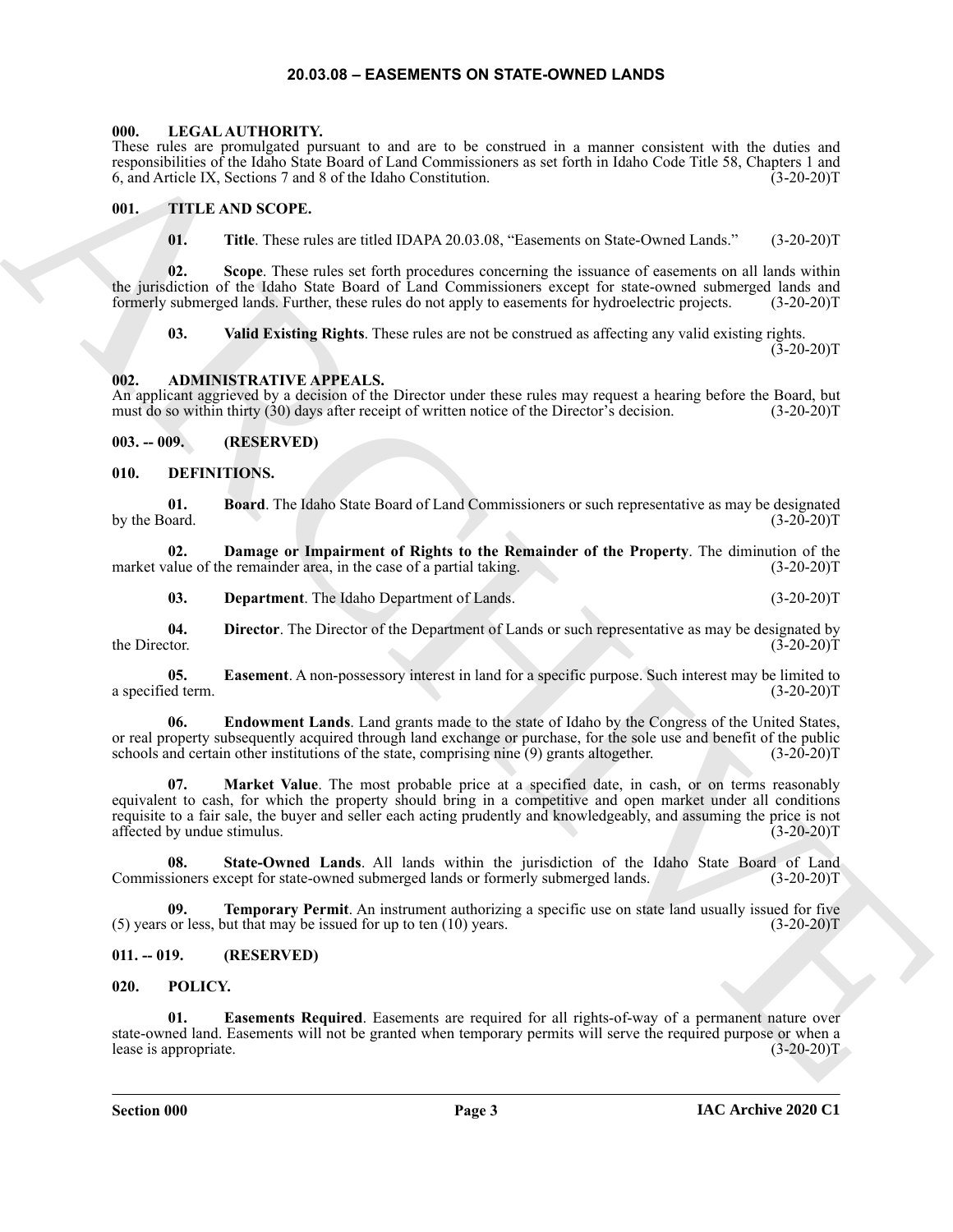# <span id="page-3-9"></span><span id="page-3-8"></span><span id="page-3-6"></span><span id="page-3-5"></span><span id="page-3-4"></span>*IDAHO ADMINISTRATIVE CODE IDAPA 20.03.08 Easements on State-Owned Lands*

#### <span id="page-3-12"></span><span id="page-3-11"></span><span id="page-3-10"></span><span id="page-3-7"></span><span id="page-3-3"></span><span id="page-3-2"></span><span id="page-3-1"></span><span id="page-3-0"></span>**021. FEES AND COMPENSATION.**

|                                                                                   | <b>Department of Lands</b>                                                                                                                                                                     | <b>Easements on State-Owned Lands</b>                                                                                                                                                                                                                                                                                                                              |
|-----------------------------------------------------------------------------------|------------------------------------------------------------------------------------------------------------------------------------------------------------------------------------------------|--------------------------------------------------------------------------------------------------------------------------------------------------------------------------------------------------------------------------------------------------------------------------------------------------------------------------------------------------------------------|
| 02.                                                                               |                                                                                                                                                                                                | <b>Prior Grants</b> . The Director will recognize easements on state endowment lands by grant of the<br>federal government, or subsequent landowners, prior to title vesting with the State or by eminent domain. (3-20-20)T                                                                                                                                       |
| 03.<br>existing easement. For amendment of an existing easement, see Section 025. |                                                                                                                                                                                                | Existing Easements. These rules do not apply to any use, facility or structure described in an<br>$(3-20-20)T$                                                                                                                                                                                                                                                     |
| 04.                                                                               | legitimate public or private purpose upon payment of appropriate compensation.                                                                                                                 | Director's Discretion. The Director may grant an easement over state-owned land for any<br>$(3-20-20)T$                                                                                                                                                                                                                                                            |
| 05.                                                                               | applied towards the cost of the easement acquired from the state.                                                                                                                              | Reciprocal Easements. The Director may seek reciprocal easements for access to state-owned<br>lands from applicants for easements over state-owned lands. The value of the easement acquired by the state may be<br>$(3-20-20)T$                                                                                                                                   |
| 06.                                                                               |                                                                                                                                                                                                | Interest Granted. An easement grants only such interest to the grantee as is specified in the<br>instrument, including the right to use the property for the specified purpose without interference by the grantor. The<br>right to use the property for all other purposes not inconsistent with the grantee's interest remains with the grantor.<br>$(3-20-20)T$ |
|                                                                                   | payment for any damage or impairment of rights to the remainder of the property.                                                                                                               | 07. Limit of Director's Discretion. The Director may grant and renew easements in all cases except<br>when the compensation will exceed twenty-five thousand dollars (\$25,000) exclusive of the value of timber and<br>$(3-20-20)T$                                                                                                                               |
| 08.                                                                               |                                                                                                                                                                                                | Width of Easement. The width of any easement granted may not be less than eight (8) feet.<br>$(3-20-20)T$                                                                                                                                                                                                                                                          |
| 09.<br>county recorder's office.                                                  |                                                                                                                                                                                                | <b>Recordation.</b> The Department will record the easement, or easement release, with the appropriate<br>$(3-20-20)T$                                                                                                                                                                                                                                             |
| 10.                                                                               | ten $(10)$ to fifty-five $(55)$ years.                                                                                                                                                         | Term Easement. The Director may grant an easement that is issued for a specific time period of<br>$(3-20-20)T$                                                                                                                                                                                                                                                     |
| 021.                                                                              | FEES AND COMPENSATION.                                                                                                                                                                         |                                                                                                                                                                                                                                                                                                                                                                    |
| 01.<br>jurisdiction of the Board.                                                 |                                                                                                                                                                                                | Application Fee. The application fee for new, renewed, or amended easements is one hundred<br>dollars (\$100) and is collected from all applicants. This application fee is in addition to the easement compensation<br>and appraisal costs, and is non-refundable unless the Director determines that the land applied for is not under the<br>$(3-20-20)T$       |
| 02.<br>these rules is as follows:                                                 |                                                                                                                                                                                                | Easement Fee. The compensation for permanent easements over state-owned lands covered by                                                                                                                                                                                                                                                                           |
|                                                                                   |                                                                                                                                                                                                | <b>COMPENSATION</b>                                                                                                                                                                                                                                                                                                                                                |
|                                                                                   | Highways, roads, railroads, reservoirs, trails,<br>canals, ditches, or any other improvements that<br>require long term, exclusive or near exclusive<br>use and occupation of the right of way | Up to 100% of land value plus payment for any damage or<br>impairment of rights to the remainder of the property as<br>determined by the Director and supported by specific data<br>such as an appraisal                                                                                                                                                           |
|                                                                                   | Overhead transmission and power lines                                                                                                                                                          | Up to 100% of land value depending on the exclusivity of use as<br>determined by the Director and supported by specific data such<br>as an appraisal plus payment for any damage or impairment of<br>rights to the remainder of the property as determined by the                                                                                                  |

 $(3-20-20)T$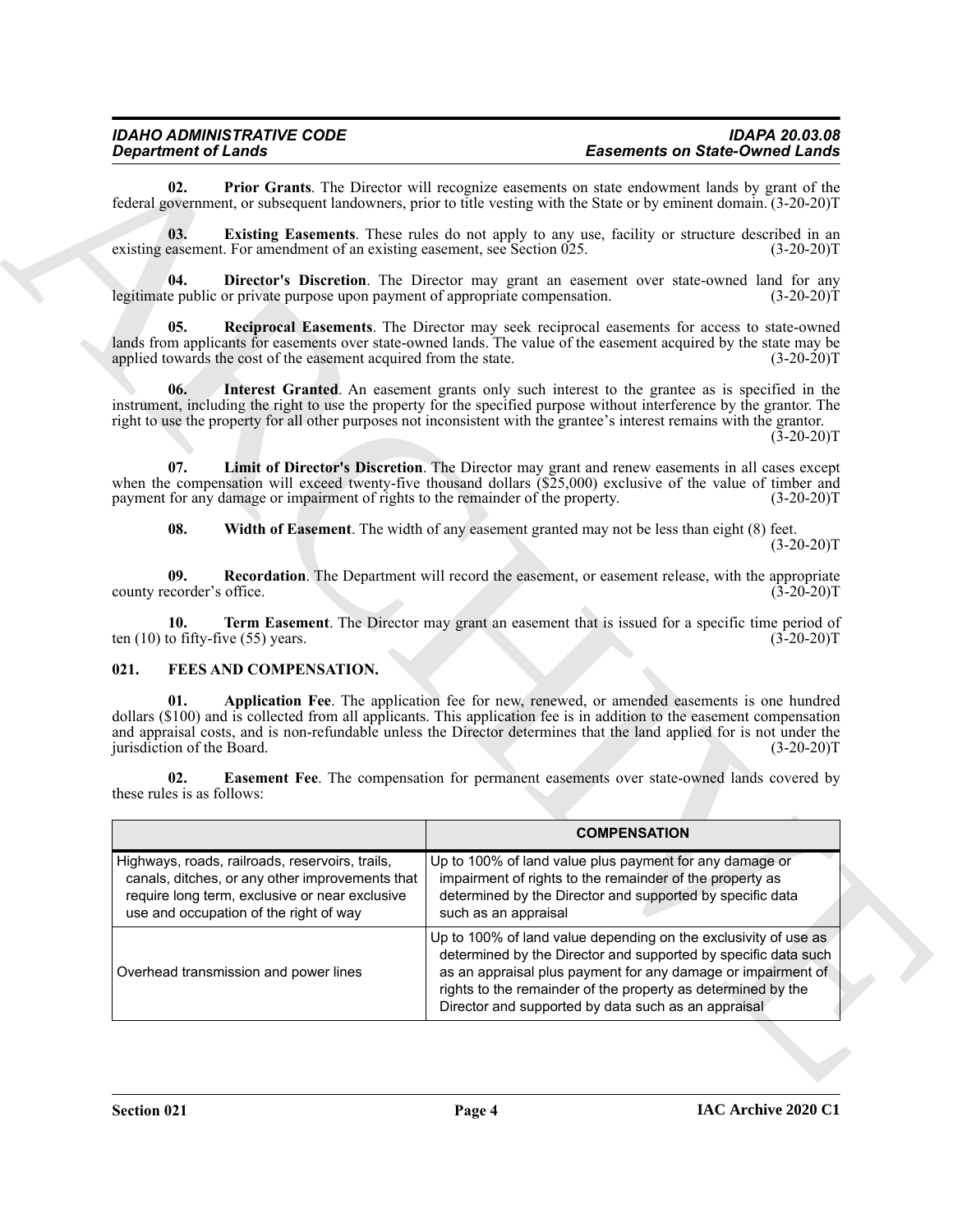#### <span id="page-4-12"></span>*IDAHO ADMINISTRATIVE CODE IDAPA 20.03.08 Easements on State-Owned Lands*

|                                                                                       | <b>Easements on State-Owned Lands</b>                                                                                                                                                                                                                                                                                                                                                                                                                                                                                                                                       |
|---------------------------------------------------------------------------------------|-----------------------------------------------------------------------------------------------------------------------------------------------------------------------------------------------------------------------------------------------------------------------------------------------------------------------------------------------------------------------------------------------------------------------------------------------------------------------------------------------------------------------------------------------------------------------------|
|                                                                                       | <b>COMPENSATION</b>                                                                                                                                                                                                                                                                                                                                                                                                                                                                                                                                                         |
| Buried installations - cables, pipelines,<br>sewerlines, waterlines                   | Up to 100% of land value, depending on the exclusivity use as<br>determined by the Director and supported by specific data such<br>as an appraisal plus payment for any damage or impairment of<br>rights to the remainder of the property, as determined by the<br>Director and supported by specific data such as an appraisal                                                                                                                                                                                                                                            |
|                                                                                       | $(3-20-20)T$                                                                                                                                                                                                                                                                                                                                                                                                                                                                                                                                                                |
| 03.<br>04.<br>that is acceptable to and meets the specifications set by the Director. | Appraisal Required. An appraisal of an easement may be required where, in the opinion of the<br>Director, the easement value will exceed the minimum compensation fee of five hundred dollars (\$500). (3-20-20)T<br>Performance of Appraisal. The appraisal of the easement will normally be performed by qualified<br>department staff. If so desired by the applicant, and agreed to by the Director, the applicant may provide the appraisal<br>$(3-20-20)T$                                                                                                            |
| 05.                                                                                   | Appraisal Costs. Where the appraisal is performed by department staff, the appraisal is two<br>hundred fifty dollars (\$250) for a market analysis, five hundred dollars (\$500) for a short form appraisal, and one<br>thousand dollars (\$1,000) for appraisals of easements requiring Board approval. The appraisal cost is in addition to<br>those costs outlined in Subsections 021.01 and 021.02. In no case will an applicant be charged more than one<br>thousand dollars (\$1000) for an appraisal of an easement conducted by departmental staff.<br>$(3-20-20)T$ |
| 06.                                                                                   | <b>Term Easements.</b> Compensation for term easements will be established by appraisal. (3-20-20)T                                                                                                                                                                                                                                                                                                                                                                                                                                                                         |
| 07.<br>(\$500), not including the application fee and appraisal costs.                | Minimum Compensation. The minimum compensation for any easement is five hundred dollars<br>$(3-20-20)T$                                                                                                                                                                                                                                                                                                                                                                                                                                                                     |
| $022. - 024.$<br>(RESERVED)                                                           |                                                                                                                                                                                                                                                                                                                                                                                                                                                                                                                                                                             |
| EASEMENT AMENDMENT.<br>025.<br>culverts.                                              | Amendment of an existing easement must be processed in the same manner as a new application. Amendment<br>includes change of use, widening the easement area, or changing the location of the easement area. Amendment does<br>not include ordinary maintenance, repair, or replacement of existing structures such as poles, wires, cables, and<br>$(3-20-20)T$                                                                                                                                                                                                            |
| (RESERVED)<br>$026. - 029.$                                                           |                                                                                                                                                                                                                                                                                                                                                                                                                                                                                                                                                                             |
| <b>EMERGENCY WORK.</b><br>030.                                                        | The grantee is authorized to enter upon endowment lands and other lands managed by the Department for the purpose<br>of performing emergency repairs on an easement for damage due to floods, high winds and other acts of God,<br>provided that the grantee provides written notice to the Director within forty-eight (48) hours of the time work<br>commences. Thereupon, the Director is authorized to assess any damages to the state lands and seek reimbursement.<br>$(3-20-20)T$                                                                                    |
| $031. - 034.$<br>(RESERVED)                                                           |                                                                                                                                                                                                                                                                                                                                                                                                                                                                                                                                                                             |
| 035.                                                                                  | COOPERATIVE USE AND RECIPROCAL USE AGREEMENTS.                                                                                                                                                                                                                                                                                                                                                                                                                                                                                                                              |
| 01.                                                                                   | Joint Agreements. The Director may, subject to the approval of the Board, enter into joint<br>ownership and use agreements with persons for roads providing access to state endowment lands and other lands<br>managed by the Department. Such agreements must provide that all landowners share proportionately in the cost of                                                                                                                                                                                                                                             |
| unit of value.                                                                        | building and maintaining the shared road. The proportionate shares are calculated on timber volume, acreage or other<br>$(3-20-20)T$                                                                                                                                                                                                                                                                                                                                                                                                                                        |

#### <span id="page-4-15"></span><span id="page-4-14"></span><span id="page-4-13"></span><span id="page-4-11"></span><span id="page-4-0"></span>**022. -- 024. (RESERVED)**

#### <span id="page-4-9"></span><span id="page-4-1"></span>**025. EASEMENT AMENDMENT.**

#### <span id="page-4-2"></span>**026. -- 029. (RESERVED)**

#### <span id="page-4-10"></span><span id="page-4-3"></span>**030. EMERGENCY WORK.**

#### <span id="page-4-4"></span>**031. -- 034. (RESERVED)**

#### <span id="page-4-8"></span><span id="page-4-7"></span><span id="page-4-6"></span><span id="page-4-5"></span>**035. COOPERATIVE USE AND RECIPROCAL USE AGREEMENTS.**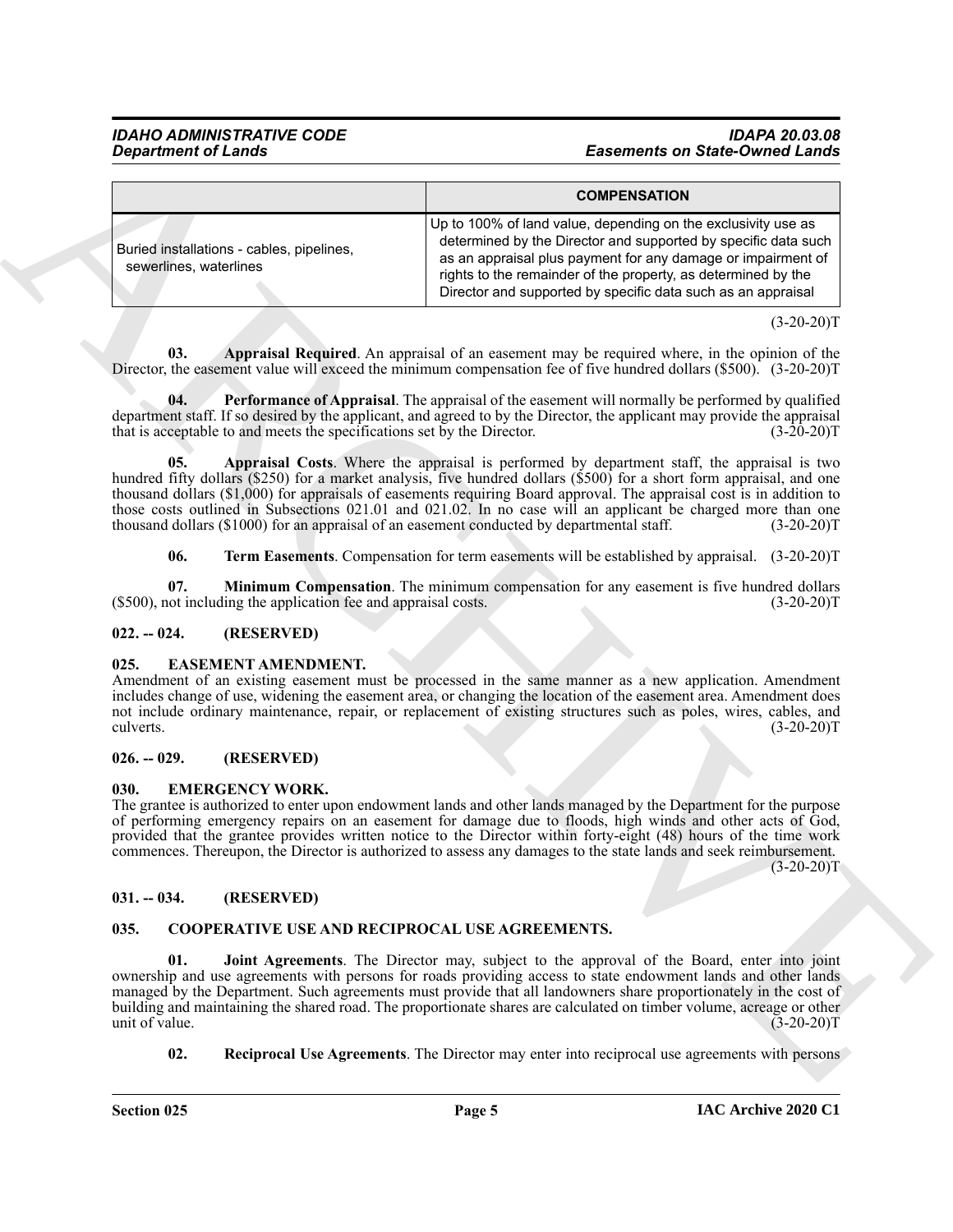for existing roads where such agreements will enhance the management of state endowment lands or other lands<br>
(3-20-20)T<br>
(3-20-20)T managed by the Department.

<span id="page-5-14"></span>**03.** Applicability. Where the Director has entered into such agreements mentioned in Subsections nd 035.02 above, Sections 021, 040, and 046 do not apply. (3-20-20)<sup>T</sup>  $035.01$  and  $035.02$  above, Sections  $021, 040$ , and  $046$  do not apply.

<span id="page-5-0"></span>**036. -- 039. (RESERVED)**

#### <span id="page-5-10"></span><span id="page-5-1"></span>**040. ASSIGNMENTS.**

<span id="page-5-11"></span>**01. Fee**. Easements issued by the Director or by the Board are assignable provided that the assignor and assignee complete the Department's standard assignment form and forward it and the non-refundable assignment fee<br>of fifty dollars (\$50) to any department office. (3-20-20) of fifty dollars  $(\$50)$  to any department office.

<span id="page-5-13"></span>**02.** Prior Written Consent. An assignment is not valid without the prior written consent of the Such consent will not be unreasonably withheld. (3-20-20)<sup>T</sup> Director. Such consent will not be unreasonably withheld.

<span id="page-5-12"></span>**03. Multiple Assignments**. If all state easements held by a grantee are assigned at one time, only one (1) assignment fee is required. (3-20-20)T

#### <span id="page-5-5"></span><span id="page-5-2"></span>**041. ABANDONMENT, RELINQUISHMENT, AND TERMINATION.**

<span id="page-5-8"></span><span id="page-5-6"></span>**01. Section 58-603, Idaho Code**. The provisions of Idaho Code Section 58-603 apply to all easements over state-owned lands.

**Experiment on State-Owner Construction**<br> **Experiment on State-Owner Construction** and the same of the same of the same of the same of the same of the same of the same of the same of the same of the same of the same of th **02. Non-Use**. An easement not used for the purpose for which it was granted, for five (5) consecutive years, is presumed abandoned and automatically terminates. The Director will notify the grantee in writing of the termination. The grantee has thirty (30) days from the date of notification to reply in writing to the Director to show cause why the easement should be reinstated. Within sixty (60) days of receipt of the statement to show cause, the Director will notify the grantee in writing as to the Director's decision concerning reinstatement. The grantee has thirty (30) days of receipt of the Director's decision to appeal an adverse decision to the Board. (3-20-2 thirty (30) days of receipt of the Director's decision to appeal an adverse decision to the Board.

<span id="page-5-7"></span>**03. Removal of Improvements**. Upon termination, the grantee has twelve (12) months from the date of final notice to remove any facilities and improvements. (3-20-20)T

<span id="page-5-9"></span>**04. Voluntary Relinquishment**. The grantee may voluntarily relinquish the easement at any time by completing an easement relinquishment form. The Department will pay the grantee one dollar (\$1) for the relinquishment. (3-20-20)T

<span id="page-5-3"></span>**042. -- 045. (RESERVED)**

#### <span id="page-5-4"></span>**046. PROCEDURE.**

<span id="page-5-16"></span><span id="page-5-15"></span>

| 01. | <b>Contents of Application.</b> An easement application contains. | $(3-20-20)T$ |
|-----|-------------------------------------------------------------------|--------------|
| а.  | A letter of request stating the purpose of the easement;          | $(3-20-20)T$ |
|     | A map of right-of-way in triplicate; and                          | $(3-20-20)T$ |

**c.** One (1) copy of an acceptable written description based on a centerline survey or a metes and bounds survey of the perimeter of the easement tract. The applicant may also describe the area occupied by existing uses, facilities or structures by platting the state-owned land affected by the use and showing surveyed or scaled ties (to a legal corner) at the points where the use enters and leaves the parcel. (3-20-20)T

<span id="page-5-17"></span>**02. Engineer Certification**. As required in Section 58-601, Idaho Code, for any application for a ditch, canal or reservoir, the plats and field notes must be certified by the engineer under whose direction such surveys or plans were made and four (4) copies filed with the Department and one (1) copy with the Director, Department of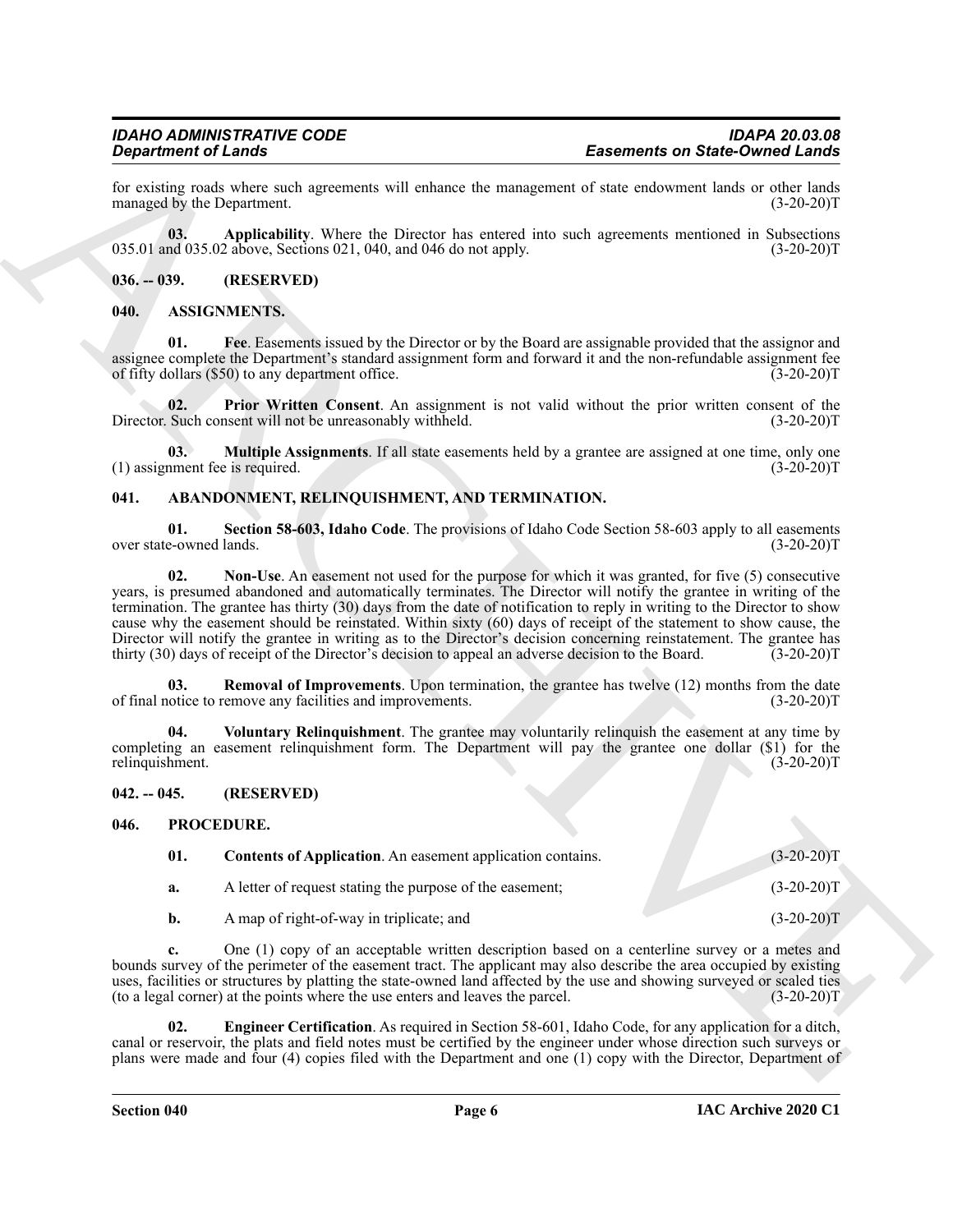Water Resources. (3-20-20)T

<span id="page-6-8"></span>**03.** Where to Submit Application. An easement application may be submitted to any office of the Department. (3-20-20)T Department. (3-20-20)T

<span id="page-6-6"></span>**04.** Notification of Approval. If approved, the applicant will be notified of the amount due to the ent.  $(3-20-20)T$ Department.

<span id="page-6-7"></span>**05.** Notification of Denial. If the application is denied, the applicant will be notified in writing of such decision.  $(3-20-20)T$ decision. (3-20-20)T

## <span id="page-6-2"></span><span id="page-6-0"></span>**047. EASEMENTS ON STATE LAND UNDER LAND SALE CONTRACT.**

<span id="page-6-4"></span><span id="page-6-3"></span>**01. Approval of Contract Purchaser**. The Director will not approve an easement on lands under contract of sale (land sale certificate) without the approval of the contract sale purchaser or without reviewing the consideration received to insure that the state's interests are protected. (3-20-20)T consideration received to insure that the state's interests are protected.

Examents on States Counter the States and Archives Counter the States and Counter the States and Counter the States and Counter the States and Counter the States and Counter the States and Counter the States and Counter t **02. Compensation**. The compensation for easements on lands under land sale contract will be as set out in Section 021 except that "land value" may be the sale value. These moneys will be applied to the principal balance on the land sale contract. Additionally, the Department will collect the one hundred dollar (\$100) application fee.  $(3-20-20)T$ 

<span id="page-6-5"></span>**03.** Co-Signature of Contract Purchaser. The contract sale purchaser must co-sign the easement to the document. (3-20-20)T validate the document.

#### <span id="page-6-1"></span>**048. -- 999. (RESERVED)**